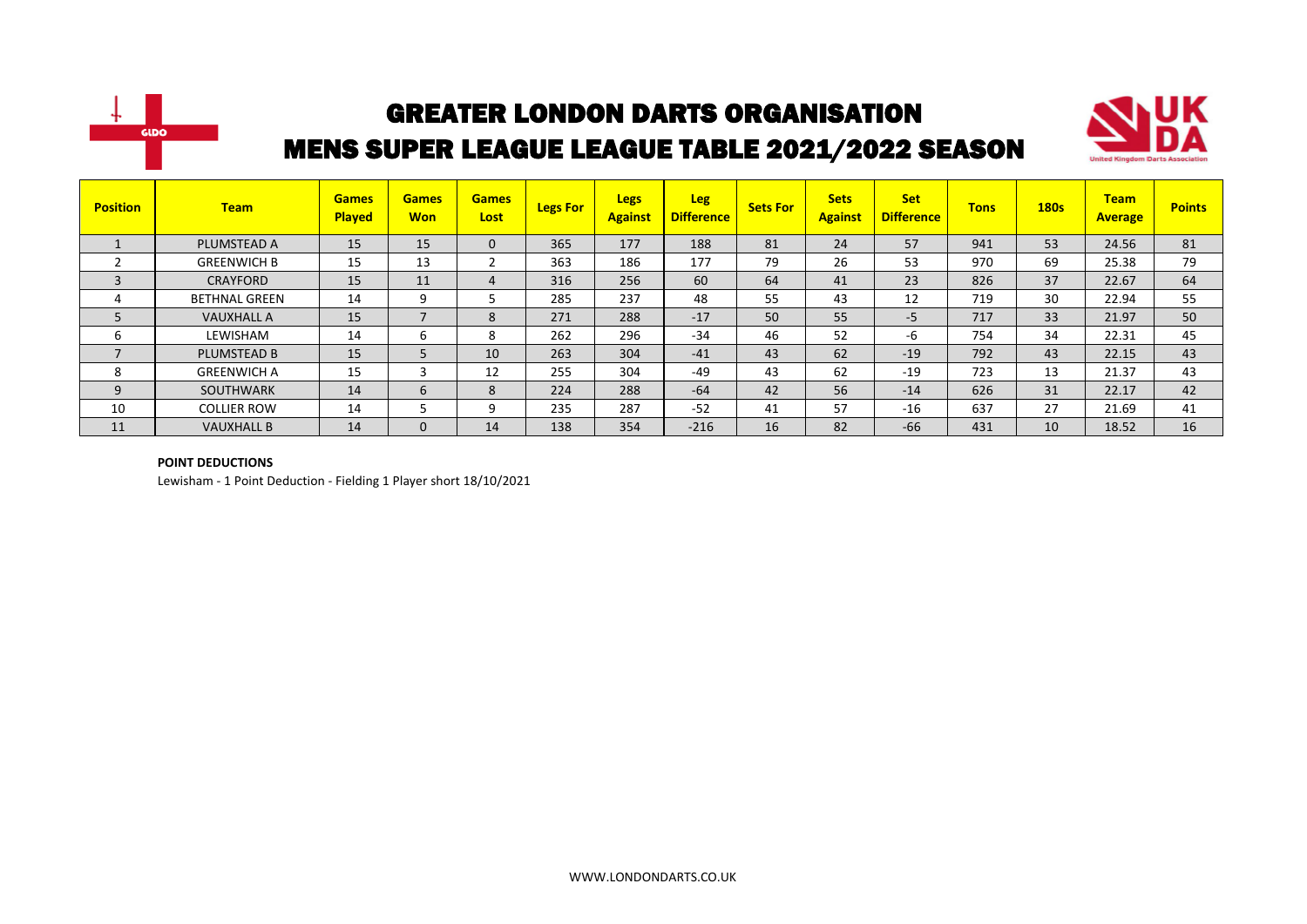

#### GREATER LONDON DARTS ORGANISATION MENS SUPER LEAGUE 2021/2022 SEASON RESULTS WEEK 16



|                        | <b>PLUMSTEAD B</b> |      |      |            |                                     | <b>VAUXHALL A</b> |              |      | 4          |              |                     | <b>SCORE</b>     |                  |
|------------------------|--------------------|------|------|------------|-------------------------------------|-------------------|--------------|------|------------|--------------|---------------------|------------------|------------------|
| Player                 | Average            | Tons | 180s | <b>HCO</b> | <b>Plaver</b>                       | Average           | Tons         | 180s | <b>HCO</b> |              | Home Legs Away Legs | <b>Home Sets</b> | <b>Away Sets</b> |
| Craig Watkins          | 23.89              | 8    |      |            | <b>Cameron Crabtree</b>             | 26.15             | 9            |      |            |              | 4                   |                  |                  |
| <b>Ricky Broughton</b> | 22.08              | 5.   |      | 114        | John Michael                        | 21.96             | 4            |      |            |              |                     |                  |                  |
| Ronnie Rickner         | 25.01              | 14   |      | 121        | <b>Paul Rafferty</b><br>26.87<br>15 |                   |              | 114  |            |              |                     |                  |                  |
| Alan Reeves            | 19.68              |      |      |            | Henry Murphy                        | 21.65             | 6            |      |            |              |                     |                  |                  |
| <b>Richard Elms</b>    | 23.56              | 12   |      |            | Geoff Newbury                       | 22.66             |              |      |            |              |                     |                  |                  |
| Mark Ward              | 19.87              | 9    |      |            | Sean Lahiff                         | 21.56             | $\mathbf{8}$ |      |            |              |                     |                  |                  |
| <b>Kevin Reid</b>      | 25.05              | 6    |      |            | Shaun Nolan                         | 14.35             |              |      |            | $\mathbf{u}$ |                     |                  |                  |
| <b>Team Total</b>      | 22.73              | 59   | b    |            | 22.17<br><b>Team Total</b>          |                   | 51           |      |            | 21           | 20                  |                  |                  |
| Res:                   |                    |      |      |            | Res:                                |                   |              |      |            |              |                     |                  |                  |

|                   | <b>VAUXHALL B</b> |      |      |            | $\mathbf{v}$ |                         | <b>PLUMSTEAD A</b> |      |      |            |                  |   | <b>SCORE</b>        |                  |
|-------------------|-------------------|------|------|------------|--------------|-------------------------|--------------------|------|------|------------|------------------|---|---------------------|------------------|
| Player            | Average           | Tons | 180s | <b>HCO</b> |              | Player                  | Average            | Tons | 180s | <b>HCO</b> | <b>Home Legs</b> |   | Away Legs Home Sets | <b>Away Sets</b> |
| Jake Murphy       | 21.35             |      |      |            |              | Matt Edes               | 22.28              |      |      |            |                  |   |                     |                  |
| Sean Sullivan     | 18.43             |      |      |            |              | Shane Wilson            | 21.93              | 8    |      |            |                  |   |                     |                  |
| Henry Baptiste    | 18.61             | 4    |      |            |              | <b>Graham Rackstraw</b> | 11                 |      |      |            |                  |   |                     |                  |
| George Elvy       | 20.45             |      |      |            |              | David Wawrzewski        | 28.23<br>25.05     |      |      |            |                  |   |                     |                  |
| Kirk DeRuvter     | 22.97             | 8    |      |            |              | <b>Freddie Box</b>      | 26.20              | 9    |      | 108        |                  |   |                     |                  |
| Steven Williams   | 16.92             |      |      |            |              | <b>Nick Cocks</b>       | 23.30              | 9    |      |            |                  |   |                     |                  |
| Paul Hart         | 20.08             | 6    |      |            |              | Dean Coughlan           | 21.55              |      |      | 124        |                  |   |                     |                  |
| <b>Team Total</b> | 19.83             | 32   |      |            |              | <b>Team Total</b>       | 62                 |      |      |            | 28               | Ω |                     |                  |
| Res:              |                   |      |      |            |              | Res:                    |                    |      |      |            |                  |   |                     |                  |

|                     | <b>COLLIER ROW</b> |      |      |            | $\mathbf{v}$ |                       | <b>GREENWICH B</b> |      |                | 6          |                     | <b>SCORE</b>     |                  |
|---------------------|--------------------|------|------|------------|--------------|-----------------------|--------------------|------|----------------|------------|---------------------|------------------|------------------|
| <b>Player</b>       | Average            | Tons | 180s | <b>HCO</b> |              | <b>Plaver</b>         | Average            | Tons | 180s           | <b>HCO</b> | Home Legs Away Legs | <b>Home Sets</b> | <b>Away Sets</b> |
| John Loeber         | 23.52              | 8    |      |            |              | <b>Bradley Halls</b>  | 23.83              | 11   |                |            | д                   | 0                |                  |
| Danny Faulkner      | 21.89              |      |      |            |              | Paul Amos             | 24.65              | 12   |                |            | 4                   | 0                |                  |
| Shaun Lovett        | 17.81              |      |      |            |              | Dan Day               | 25.37              | 8    |                |            | 4                   |                  |                  |
| Luke Faulkner       | 19.51              |      |      |            |              | <b>Scott Artiss</b>   | 25.69              | 8    |                |            | 4                   |                  |                  |
| Ernest Hodgson      | 19.07              |      |      |            |              | <b>Mark Landers</b>   | 27.08              | 10   | $\overline{2}$ |            | 4                   |                  |                  |
| <b>Steve Harold</b> | 20.95              |      |      | 122        |              | John Walters          | 22.45              | 10   |                |            |                     |                  |                  |
| Joe Russell         | 25.24              | 9    |      |            |              | <b>Darren Peetoom</b> | 27.19              | 14   |                |            |                     |                  |                  |
| <b>Team Total</b>   | 21.14              | 35   |      |            |              | <b>Team Total</b>     | 25.18              | 73   |                |            | 27                  |                  |                  |
| Res:                |                    |      |      |            |              | Res: John Hawkins     |                    |      |                |            |                     |                  |                  |

|                        | <b>BETHNAL GREEN</b> |      |      |            |                   |                         | <b>CRAYFORD</b> |      |      | 4          |    |                     | <b>SCORE</b>     |                  |
|------------------------|----------------------|------|------|------------|-------------------|-------------------------|-----------------|------|------|------------|----|---------------------|------------------|------------------|
| Player                 | Average              | Tons | 180s | <b>HCO</b> |                   | Player                  | Average         | Tons | 180s | <b>HCO</b> |    | Home Legs Away Legs | <b>Home Sets</b> | <b>Away Sets</b> |
| Danny Brown            | 22.89                | 8    |      | 154        |                   | Jason Gallagher         | 21.39           |      |      | 109        |    | д                   |                  |                  |
| <b>Matt Finch</b>      | 25.60                | 11   |      |            |                   | Matt Wood               | 22.48           | 12   |      |            |    |                     |                  |                  |
| Ricky Crawford         | 18.25                |      |      |            |                   | <b>Michael Owens</b>    | 21.24           | 6    |      |            |    |                     |                  |                  |
| <b>Consilio Misfud</b> | 21.64                |      |      |            |                   | Daniel Perfect<br>19.72 |                 | b    |      |            |    |                     |                  |                  |
| Tony Hamit             | 22.93                | 8    |      |            |                   | Marc Lee                | 24.47           | 13   |      |            |    | д                   |                  |                  |
| Danny Winmill          | 23.58                |      |      |            |                   | Mark Foster             | 18.95           |      |      |            |    |                     |                  |                  |
| Aaron Beeney           | 25.76                | 12   |      | 103        |                   | <b>Wayne Brown</b>      | 25.32           | 15   |      |            |    | 4                   |                  |                  |
| <b>Team Total</b>      | 22.95<br>56          |      |      |            | <b>Team Total</b> | 21.94                   | 61              |      |      | 19         | 20 |                     |                  |                  |
| Res:                   |                      |      |      |            |                   | Res: Ryan Francis       |                 |      |      |            |    |                     |                  |                  |

|                      | <b>GREENWICH A</b> |      |      |            | $\mathbf{v}$ |                               | <b>SOUTHWARK</b> |      |      | $\overline{a}$ |    |                     | <b>SCORE</b>     |                  |
|----------------------|--------------------|------|------|------------|--------------|-------------------------------|------------------|------|------|----------------|----|---------------------|------------------|------------------|
| Player               | Average            | Tons | 180s | <b>HCO</b> |              | Player                        | Average          | Tons | 180s | <b>HCO</b>     |    | Home Legs Away Legs | <b>Home Sets</b> | <b>Away Sets</b> |
| Gary Holt            | 18.92              |      |      |            |              | <b>Ben West</b>               | 21.71            | 11   |      |                |    | д                   |                  |                  |
| <b>Edgar Znutins</b> | 22.69              | 6    |      |            |              | <b>David Read</b>             | 25.52            | 12   |      |                |    | 4                   |                  |                  |
| <b>Chris Holt</b>    | 24.14              | 8    |      | 129        |              | 16.98<br>Liam Chandler-Honnor |                  |      |      |                |    |                     |                  |                  |
| Curtis Donnelly      | 17.04              |      |      |            |              | <b>Steve Cooper</b>           | 18.55            | 8    |      |                |    |                     |                  |                  |
| Tony Webb            | 20.22              | 6    |      |            |              | Paul Butler                   | 15.20            |      |      |                |    |                     |                  |                  |
| Andrew Culling       | 18.63              |      |      |            |              | <b>Steve Beasley</b>          | 24.74            |      |      |                |    |                     |                  |                  |
| <b>Jamie Peetoom</b> | 26.37              | 11   |      |            |              | David Farmer<br>21.74         |                  | 6    |      |                | 4  |                     |                  |                  |
| <b>Team Total</b>    | 21.14              | 44   |      |            |              | 20.63<br><b>Team Total</b>    |                  | 47   |      |                | 16 | 18                  |                  |                  |
| Res:                 |                    |      |      |            | Res:         |                               |                  |      |      |                |    |                     |                  |                  |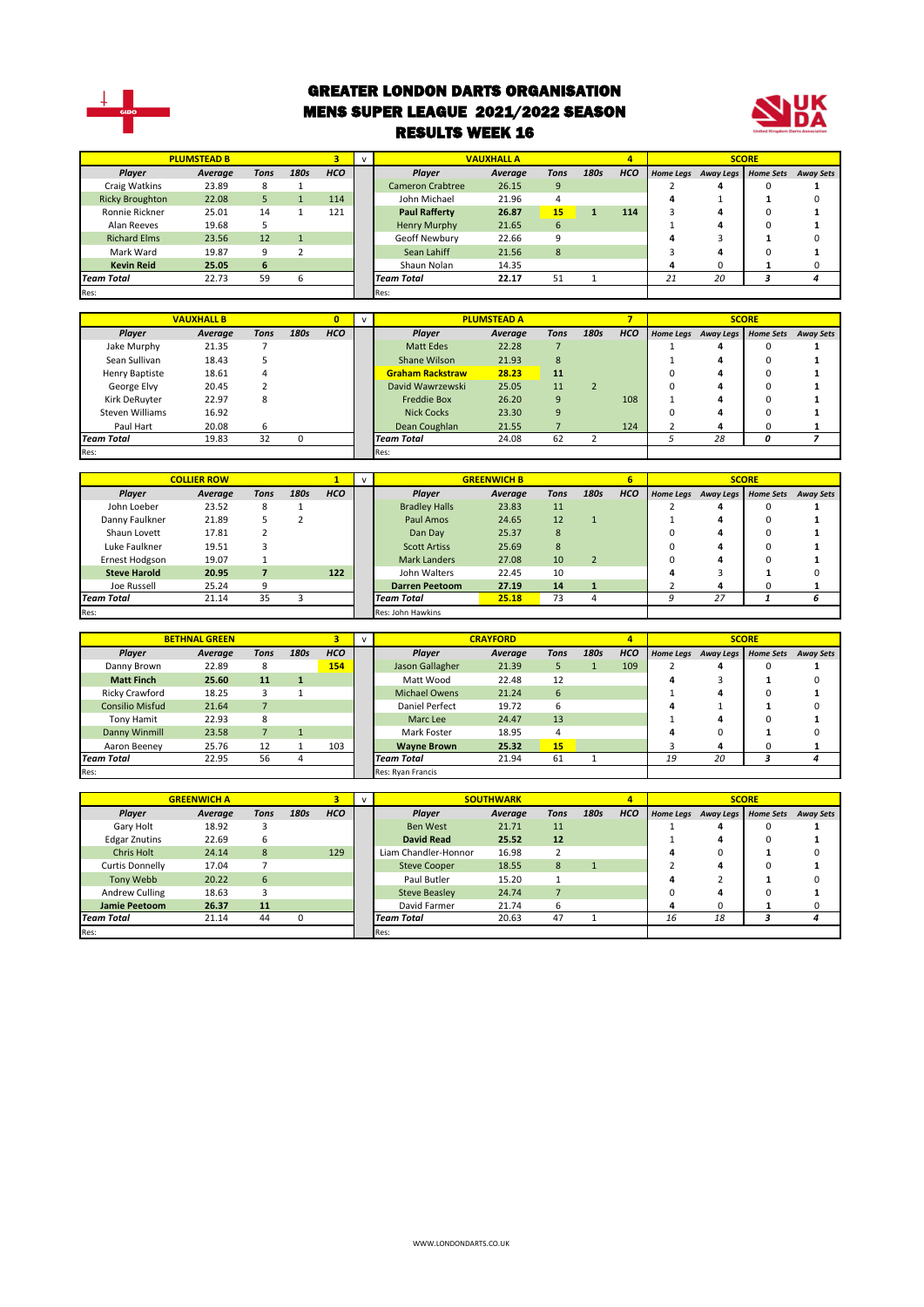



| <b>Position</b> | <b>Player</b>           | <b>Superleague Team</b> | <b>National</b><br><b>League Team</b> | <b>Attended</b> | <b>Games</b><br>Played | <b>Games</b><br><b>Won</b> | <b>Games</b><br>Lost | Legs<br><b>For</b> | Legs<br><b>Against</b> | Leg<br><b>Diff</b> | <b>Tons</b> | <b>180s</b>    | <b>High</b><br><b>Checkout</b> | <b>Average</b> | <b>Dyanmic</b><br><b>Average</b> |
|-----------------|-------------------------|-------------------------|---------------------------------------|-----------------|------------------------|----------------------------|----------------------|--------------------|------------------------|--------------------|-------------|----------------|--------------------------------|----------------|----------------------------------|
| $\mathbf{1}$    | Darren Peetoom          | Greenwich B             | <b>ESSEX</b>                          | 15              | 15                     | 14                         | $\mathbf{1}$         | 59                 | 13                     | 46                 | 155         | 11             | 120                            | 27.81          | 41.81                            |
| $\overline{2}$  | David Wawrzewski        | Plumstead A             | <b>LONDON</b>                         | 14              | 14                     | 13                         | 1                    | 55                 | 8                      | 47                 | 141         | 10             | 116                            | 27.36          | 40.36                            |
| 3               | <b>Graham Rackstraw</b> | Plumstead A             | <b>LONDON</b>                         | 15              | 15                     | 14                         | $\mathbf{1}$         | 57                 | 15                     | 42                 | 156         | 8              | 126                            | 25.57          | 39.57                            |
| 4               | Henry Murphy            | Vauxhall A              | <b>YES</b>                            | 15              | 15                     | 13                         | $\overline{2}$       | 54                 | 21                     | 33                 | 115         | 11             | 130                            | 24.19          | 37.19                            |
| 5               | Aaron Beeney            | Bethnal Green           | <b>NO</b>                             | 12              | 12                     | 10                         | $\overline{2}$       | 45                 | 12                     | 33                 | 109         | $\overline{4}$ | 125                            | 27.14          | 37.14                            |
| 6               | Dan Day                 | Greenwich B             | <b>LONDON</b>                         | 11              | 11                     | 10                         | $\mathbf{1}$         | 43                 | 15                     | 28                 | 104         | 3              | 154                            | 27.05          | 37.05                            |
| $\overline{7}$  | <b>Ben West</b>         | Southwark               | <b>LONDON</b>                         | 14              | 14                     | 11                         | $\overline{3}$       | 48                 | 25                     | 23                 | 143         | $\overline{3}$ | 140                            | 25.84          | 36.84                            |
| 8               | Matt Wood               | Crayford                | <b>LONDON</b>                         | 14              | 14                     | 12                         | $\overline{2}$       | 52                 | 23                     | 29                 | 139         | 5              | 100                            | 24.53          | 36.53                            |
| 9               | <b>Cameron Crabtree</b> | Vauxhall A              | <b>SURREY</b>                         | 15              | 15                     | 13                         | $\overline{2}$       | 55                 | 31                     | 24                 | 107         | $\overline{4}$ | 127                            | 23.37          | 36.37                            |
| 10              | Lee Cocks               | Plumstead A             | LONDON                                | 11              | 11                     | 11                         | $\Omega$             | 44                 | 5                      | 39                 | 87          | 11             | 160                            | 25.35          | 36.35                            |
| 11              | <b>Scott Artiss</b>     | Greenwich B             | <b>LONDON</b>                         | 15              | 14                     | 11                         | $\overline{3}$       | 49                 | 24                     | 25                 | 125         | 11             | 170                            | 25.08          | 36.08                            |
| 12              | <b>Bradley Halls</b>    | Greenwich B             | <b>ESSEX</b>                          | 15              | 15                     | 10                         | 5                    | 48                 | 32                     | 16                 | 135         | 10             | 161                            | 25.80          | 35.80                            |
| 13              | Paul Amos               | Greenwich B             | <b>NO</b>                             | 13              | 13                     | 10                         | $\overline{3}$       | 46                 | 23                     | 23                 | 125         | 15             | 90                             | 25.59          | 35.59                            |
| 14              | Wayne Brown             | Crayford                | LONDON                                | 15              | 13                     | 11                         | $\overline{2}$       | 48                 | 29                     | 19                 | 116         | 5              | 146                            | 24.30          | 35.30                            |
| 15              | John Walters            | Greenwich B             | <b>LONDON</b>                         | 15              | $\overline{15}$        | 11                         | $\overline{4}$       | 52                 | 27                     | 25                 | 128         | $\overline{4}$ | 160                            | 24.29          | 35.29                            |
| 16              | Jamie Peetoom           | Greenwich A             | <b>ESSEX</b>                          | 13              | 13                     | 9                          | $\overline{4}$       | 44                 | 22                     | 22                 | 134         | $\overline{4}$ | 141                            | 25.84          | 34.84                            |
| 17              | Liam Hill               | <b>Collier Row</b>      | <b>LONDON</b>                         | 13              | 13                     | 10                         | $\overline{3}$       | 46                 | 21                     | 25                 | 115         | 5              | 111                            | 24.80          | 34.80                            |
| 18              | Chris Holt              | Greenwich A             | LONDON                                | 14              | 14                     | 10                         | 4                    | 45                 | 30                     | 15                 | 126         | 3              | 129                            | 24.19          | 34.19                            |
| 19              | John Loeber             | Collier Row             | <b>LONDON</b>                         | 13              | 13                     | 10                         | $\overline{3}$       | 45                 | 27                     | 18                 | 99          | $\overline{9}$ | 114                            | 24.17          | 34.17                            |
| 20              | Freddie Box             | Plumstead A             | <b>KENT</b>                           | 14              | 14                     | 10                         | $\overline{4}$       | 44                 | 28                     | 16                 | 118         | 6              | 120                            | 23.88          | 33.88                            |
| 21              | John Hind               | <b>Bethnal Green</b>    | <b>LONDON</b>                         | 12              | 12                     | 9                          | $\overline{3}$       | 44                 | 21                     | 23                 | 97          | 5              | 146                            | 24.42          | 33.42                            |
| 22              | Gene Hill               | Lewisham                | <b>LONDON</b>                         | 12              | 12                     | 9                          | 3                    | 39                 | 26                     | 13                 | 108         | 6              | 110                            | 24.37          | 33.37                            |
| 23              | Jason Gallagher         | Crayford                | <b>LONDON</b>                         | 15              | 15                     | 10                         | 5                    | 50                 | 30                     | 20                 | 117         | 6              | 146                            | 23.25          | 33.25                            |
| 24              | <b>Steve Beasley</b>    | Southwark               | <b>LONDON</b>                         | 14              | 14                     | 8                          | 6                    | 45                 | 35                     | 10                 | 121         | 8              | 155                            | 24.64          | 32.64                            |
| 25              | Matt Finch              | <b>Bethnal Green</b>    | <b>MIDDLESEX</b>                      | 13              | 13                     | 8                          | 5                    | 37                 | 32                     | 5                  | 117         | 5              | 161                            | 24.43          | 32.43                            |
| 26              | Marc Lee                | Crayford                | <b>NO</b>                             | 13              | 10                     | 8                          | $\overline{2}$       | 35                 | 16                     | 19                 | 93          | 4              | 100                            | 23.72          | 31.72                            |
| 27              | Dean Coughlan           | Plumstead A             | <b>LONDON</b>                         | 15              | 15                     | 8                          | $\overline{7}$       | 44                 | 43                     | $\mathbf{1}$       | 117         | 8              | 124                            | 23.54          | 31.54                            |
| 28              | Scott Marsh             | Plumstead A             | LONDON                                | 5               | 5                      | 5                          | $\Omega$             | 20                 | $\overline{3}$         | 17                 | 44          | $\mathbf{1}$   | 142                            | 26.48          | 31.48                            |
| 29              | Richard Ryan            | <b>Bethnal Green</b>    | <b>NO</b>                             | 11              | 11                     | 8                          | $\overline{3}$       | 35                 | 22                     | 13                 | 87          | $\overline{2}$ | 129                            | 23.43          | 31.43                            |
| 30              | <b>Steve Ferguson</b>   | Lewisham                | <b>LONDON</b>                         | 14              | 14                     | 9                          | 5                    | 44                 | 41                     | $\overline{3}$     | 113         | 4              | 138                            | 22.25          | 31.25                            |
| 31              | <b>Ricky Martin</b>     | Southwark               | ???                                   | 9               | 9                      | $\overline{7}$             | $\overline{2}$       | 29                 | 16                     | 13                 | 65          | $\overline{3}$ | 107                            | 24.25          | 31.25                            |
| 32              | <b>Mark Landers</b>     | Greenwich B             | <b>NO</b>                             | 10              | 9                      | $\overline{7}$             | $\overline{2}$       | 32                 | 15                     | 17                 | 92          | 4              | 96                             | 24.19          | 31.19                            |
| 33              | <b>Matt Winzar</b>      | Lewisham                | <b>LONDON</b>                         | 14              | 14                     | $\overline{7}$             | $\overline{7}$       | 48                 | 43                     | 5                  | 142         | 11             | 83                             | 23.70          | 30.70                            |
| 34              | <b>Richard Elms</b>     | Plumstead B             | <b>KENT</b>                           | 12              | 12                     | $\overline{7}$             | 5                    | 34                 | 32                     | $\overline{2}$     | 117         | 6              | 116                            | 23.53          | 30.53                            |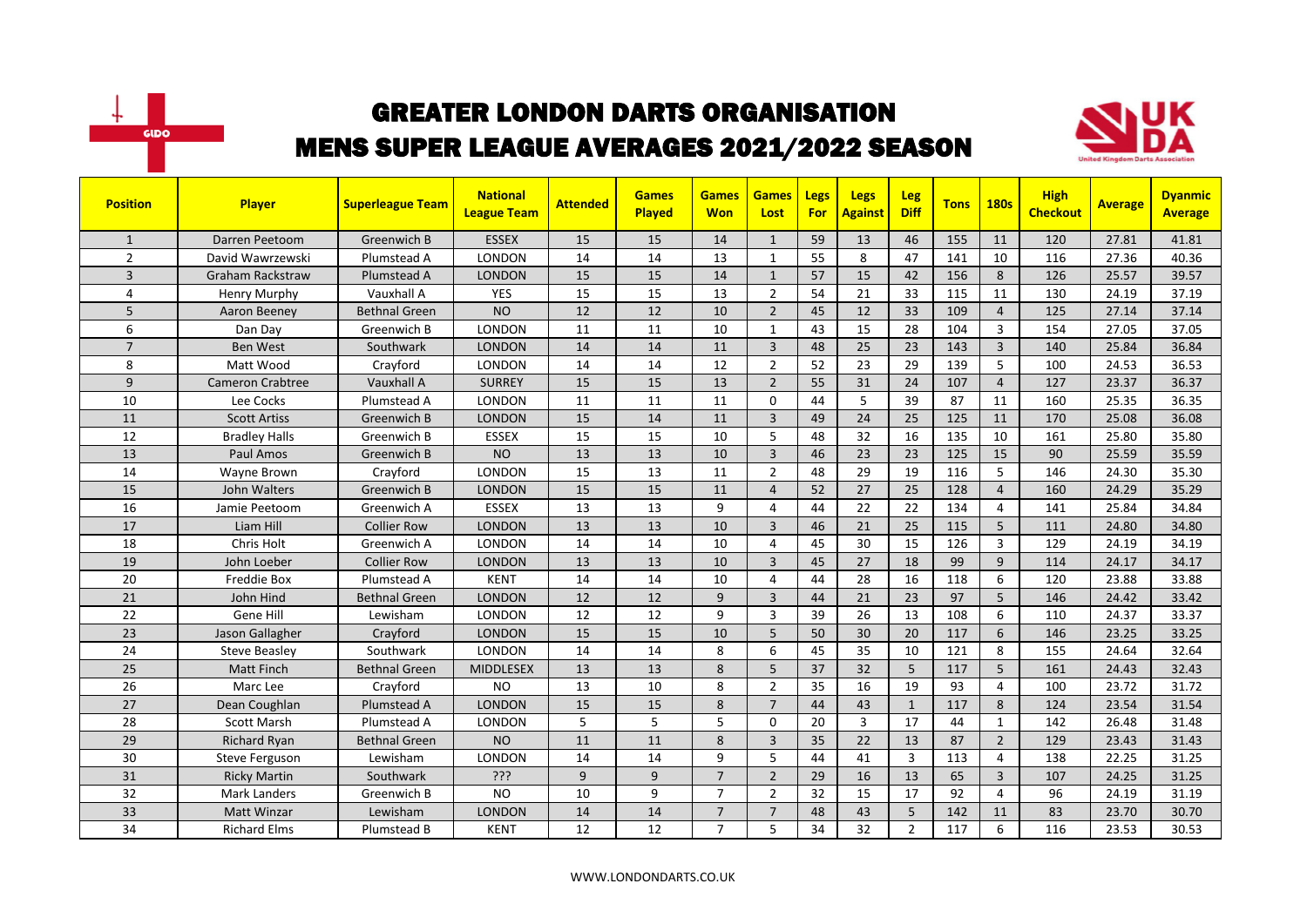



| <b>Position</b> | <b>Player</b>          | <b>Superleague Team</b> | <b>National</b><br><b>League Team</b> | <b>Attended</b> | <b>Games</b><br>Played | <b>Games</b><br><b>Won</b> | <b>Games</b><br>Lost | <b>Legs</b><br><b>For</b> | <b>Legs</b><br>Against | <b>Leg</b><br><b>Diff</b> | <b>Tons</b> | <b>180s</b>    | <b>High</b><br><b>Checkout</b> | <b>Average</b> | <b>Dyanmic</b><br><b>Average</b> |
|-----------------|------------------------|-------------------------|---------------------------------------|-----------------|------------------------|----------------------------|----------------------|---------------------------|------------------------|---------------------------|-------------|----------------|--------------------------------|----------------|----------------------------------|
| 35              | <b>Ronnie Rickner</b>  | Plumstead B             | <b>LONDON</b>                         | 14              | 14                     | 8                          | 6                    | 42                        | 31                     | 11                        | 107         | 8              | 121                            | 22.51          | 30.51                            |
| 36              | Paul Rafferty          | Vauxhall A              | <b>NO</b>                             | 15              | 15                     | 8                          | $\overline{7}$       | 44                        | 41                     | $\overline{3}$            | 137         | $\overline{7}$ | 120                            | 22.39          | 30.39                            |
| 37              | Ben Cheeseman          | Crayford                | <b>LONDON</b>                         | 11              | 9                      | 6                          | $\overline{3}$       | 31                        | 19                     | 12                        | 77          | 9              | 110                            | 24.35          | 30.35                            |
| 38              | Malcolm Morgan         | Plumstead B             | <b>NO</b>                             | 13              | 13                     | 8                          | 5                    | 43                        | 34                     | 9                         | 115         | 6              | 127                            | 22.26          | 30.26                            |
| 39              | <b>Matt Edes</b>       | Plumstead A             | <b>LONDON</b>                         | 14              | 13                     | 8                          | 5                    | 37                        | 35                     | $\overline{2}$            | 75          | $\overline{4}$ | 100                            | 21.59          | 29.59                            |
| 40              | Alan Reeves            | Plumstead B             | LONDON                                | 9               | 9                      | 5                          | 4                    | 27                        | 21                     | 6                         | 71          | 9              | 160                            | 24.01          | 29.01                            |
| 41              | <b>Spencer Ellis</b>   | Lewisham                | <b>NO</b>                             | 14              | 14                     | 6                          | 8                    | 36                        | 41                     | $-5$                      | 120         | $\overline{7}$ | 119                            | 23.01          | 29.01                            |
| 42              | Joe Russell            | <b>Collier Row</b>      | <b>ESSEX</b>                          | 12              | 10                     | 5                          | 5                    | 27                        | 28                     | $\mathbf{-1}$             | 97          | $\mathbf{1}$   | 94                             | 24.01          | 29.01                            |
| 43              | <b>Steve Parratt</b>   | Vauxhall A              | <b>YES</b>                            | 13              | 13                     | 6                          | $\overline{7}$       | 29                        | 34                     | $-5$                      | 89          | 6              | 117                            | 22.84          | 28.84                            |
| 44              | Dave McClaren          | Lewisham                | <b>NO</b>                             | 6               | 6                      | 5                          | $\mathbf{1}$         | 22                        | 10                     | 12                        | 52          | $\mathbf{1}$   | 161                            | 23.76          | 28.76                            |
| 45              | <b>Daniel Perfect</b>  | Crayford                | <b>YES</b>                            | 14              | 11                     | 8                          | 3                    | 35                        | 28                     | $\overline{7}$            | 68          | $\overline{2}$ | 114                            | 20.54          | 28.54                            |
| 46              | Raj Gujjalu            | Lewisham                | <b>NO</b>                             | 13              | 12                     | $\overline{7}$             | 5                    | 37                        | 35                     | $\overline{2}$            | 99          | $\overline{2}$ | 137                            | 21.40          | 28.40                            |
| 47              | <b>Edgar Znutins</b>   | Greenwich A             | <b>YES</b>                            | 11              | 10                     | 5                          | 5                    | 30                        | 24                     | 6                         | 74          | $\mathbf{1}$   | 124                            | 23.37          | 28.37                            |
| 48              | <b>Tommy Sanwell</b>   | Plumstead A             | <b>LONDON</b>                         | $\overline{2}$  | $\overline{2}$         | $\overline{2}$             | $\Omega$             | 8                         | $\Omega$               | 8                         | 20          | $\Omega$       | 52                             | 25.91          | 27.91                            |
| 49              | Lewis McGurn           | Plumstead A             | <b>LONDON</b>                         | $\overline{2}$  | $\overline{2}$         | $\mathbf{1}$               | $\mathbf{1}$         | 6                         | $\overline{7}$         | $-1$                      | 25          | $\overline{2}$ | 95                             | 26.72          | 27.72                            |
| 50              | <b>Ricky Broughton</b> | Plumstead B             | <b>NO</b>                             | 8               | 8                      | 4                          | $\overline{4}$       | 22                        | 21                     | $\mathbf{1}$              | 65          | $\overline{2}$ | 116                            | 23.50          | 27.50                            |
| 51              | David Farmer           | Southwark               | <b>NO</b>                             | 14              | 13                     | 6                          | $\overline{7}$       | 28                        | 41                     | $-13$                     | 81          | $\mathbf{1}$   | 112                            | 21.46          | 27.46                            |
| 52              | <b>Nick Cocks</b>      | Plumstead A             | <b>LONDON</b>                         | 4               | $\overline{4}$         | 3                          | $\mathbf{1}$         | 15                        | 10                     | 5                         | 53          | $\overline{3}$ | 78                             | 24.41          | 27.41                            |
| 53              | Shane Wilson           | Plumstead A             | <b>LONDON</b>                         | 12              | 9                      | $\overline{4}$             | 5                    | 25                        | 27                     | $-2$                      | 87          | $\mathbf{0}$   | 101                            | 22.90          | 26.90                            |
| 54              | Alex Harris            | Plumstead A             | <b>LONDON</b>                         | $\mathbf{1}$    | $\mathbf{1}$           | $\mathbf{1}$               | $\Omega$             | 4                         | 0                      | $\overline{4}$            | 6           | $\mathbf 0$    | 60                             | 25.69          | 26.69                            |
| 55              | Nicky Turner           | Greenwich B             | <b>LONDON</b>                         | 11              | 10                     | $\overline{3}$             | $\overline{7}$       | 22                        | 32                     | $-10$                     | 80          | 11             | 118                            | 23.52          | 26.52                            |
| 56              | Danny Faulkner         | <b>Collier Row</b>      | <b>LONDON</b>                         | 13              | 13                     | 5                          | 8                    | 29                        | 39                     | $-10$                     | 80          | 5              | 156                            | 21.38          | 26.38                            |
| 57              | <b>Tony Hamit</b>      | Bethnal Green           | <b>LONDON</b>                         | 13              | 13                     | 5                          | 8                    | 32                        | 37                     | $-5$                      | 84          | $\overline{4}$ | 91                             | 21.33          | 26.33                            |
| 58              | Kevin Reid             | Plumstead B             | <b>KENT</b>                           | $\mathbf{1}$    | $\mathbf{1}$           | 1                          | $\Omega$             | 4                         | 0                      | $\overline{4}$            | 6           | $\Omega$       | 60                             | 25.05          | 26.05                            |
| 59              | <b>Richard Hill</b>    | Plumstead B             | <b>NO</b>                             | 11              | 11                     | $\overline{4}$             | $\overline{7}$       | 27                        | 33                     | $-6$                      | 99          | $\mathbf{1}$   | 101                            | 22.05          | 26.05                            |
| 60              | Tony Webb              | Greenwich A             | <b>YES</b>                            | 15              | 14                     | 6                          | 8                    | 33                        | 41                     | $-8$                      | 83          | $\mathbf{1}$   | 114                            | 20.00          | 26.00                            |
| 61              | Danny Brown            | <b>Bethnal Green</b>    | <b>LONDON</b>                         | 9               | 8                      | 3                          | 5                    | 23                        | 25                     | $-2$                      | 67          | 5              | 154                            | 22.94          | 25.94                            |
| 62              | Consilio Misfud        | <b>Bethnal Green</b>    | <b>YES</b>                            | 12              | 11                     | 5                          | 6                    | 31                        | 31                     | $\mathbf 0$               | 73          | 1              | 104                            | 20.89          | 25.89                            |
| 63              | <b>Rob Edwards</b>     | Vauxhall A              | <b>NO</b>                             | 10              | 10                     | $\overline{4}$             | 6                    | 28                        | 30                     | $-2$                      | 70          | $\overline{2}$ | 105                            | 21.73          | 25.73                            |
| 64              | <b>Ashley Scott</b>    | Southwark               | <b>YES</b>                            | $\overline{7}$  | $\overline{7}$         | 3                          | 4                    | 18                        | 25                     | $-7$                      | 44          | 5              | 80                             | 22.56          | 25.56                            |
| 65              | David Read             | Southwark               | <b>YES</b>                            | $\overline{4}$  | $\overline{4}$         | $\overline{2}$             | $\overline{2}$       | 10                        | 11                     | $-1$                      | 31          | $\mathbf{1}$   | 82                             | 23.37          | 25.37                            |
| 66              | Kirk DeRuyter          | Vauxhall B              | <b>SURREY</b>                         | 5               | 5                      | $\overline{2}$             | 3                    | 12                        | 13                     | $-1$                      | 38          | 1              | 160                            | 23.05          | 25.05                            |
| 67              | Jamie Davis            | <b>Bethnal Green</b>    | <b>MIDDLESEX</b>                      | $\overline{4}$  | $\overline{3}$         | 3                          | $\Omega$             | 12                        | 5                      | $\overline{7}$            | 17          | $\mathbf 0$    | 74                             | 21.96          | 24.96                            |
| 68              | <b>Steve Cooper</b>    | Southwark               | <b>NO</b>                             | 8               | 8                      | $\overline{2}$             | 6                    | 18                        | 27                     | -9                        | 49          | 6              | 86                             | 22.63          | 24.63                            |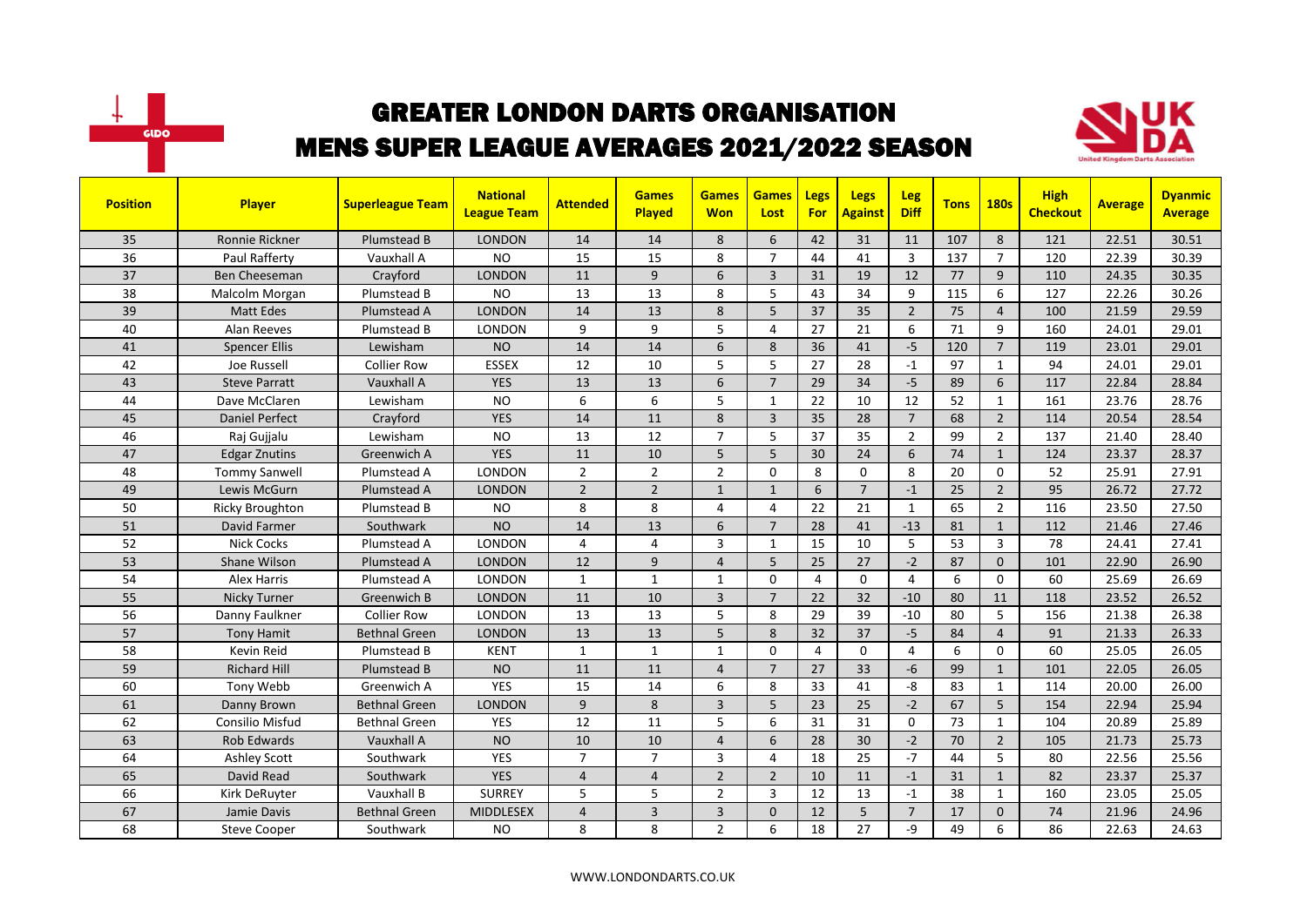



| <b>Position</b> | Player                 | <b>Superleague Team</b> | <b>National</b><br><b>League Team</b> | <b>Attended</b> | <b>Games</b><br>Played | <b>Games</b><br><b>Won</b> | <b>Games</b><br>Lost | Legs<br>For    | <b>Legs</b><br><b>Against</b> | Leg<br><b>Diff</b> | <b>Tons</b>    | <b>180s</b>    | <b>High</b><br><b>Checkout</b> | <b>Average</b> | <b>Dyanmic</b><br><b>Average</b> |
|-----------------|------------------------|-------------------------|---------------------------------------|-----------------|------------------------|----------------------------|----------------------|----------------|-------------------------------|--------------------|----------------|----------------|--------------------------------|----------------|----------------------------------|
| 69              | John Badger            | Greenwich A             | <b>YES</b>                            | 9               | 8                      | $\overline{4}$             | $\overline{4}$       | 25             | 24                            | $\mathbf{1}$       | 64             | $\mathbf{1}$   | 90                             | 20.50          | 24.50                            |
| 70              | Robbie Smith           | <b>Collier Row</b>      | <b>NO</b>                             | 6               | 6                      | 3                          | 3                    | 19             | 16                            | $\overline{3}$     | 48             | 3              | 146                            | 21.30          | 24.30                            |
| 71              | George Cox             | Crayford                | <b>YES</b>                            | 8               | 6                      | $\overline{2}$             | $\overline{4}$       | 13             | 17                            | $-4$               | 40             | $\mathbf{1}$   | 102                            | 22.30          | 24.30                            |
| 72              | Geoff Newbury          | Vauxhall A              | YES                                   | 14              | 14                     | $\overline{2}$             | 12                   | 26             | 49                            | $-23$              | 104            | $\overline{2}$ | 112                            | 22.26          | 24.26                            |
| 73              | <b>Andrew Culling</b>  | Greenwich A             | <b>YES</b>                            | 13              | 12                     | $\overline{4}$             | 8                    | 25             | 40                            | $-15$              | 59             | $\Omega$       | 115                            | 20.15          | 24.15                            |
| 74              | Jake Murphy            | Vauxhall B              | <b>YES</b>                            | 6               | 6                      | 3                          | $\overline{3}$       | 16             | 15                            | $\mathbf{1}$       | 35             | $\mathbf{1}$   | 98                             | 21.15          | 24.15                            |
| 75              | <b>Michael Owens</b>   | Crayford                | <b>WILTSHIRE</b>                      | 13              | 6                      | $\overline{3}$             | $\overline{3}$       | 16             | 16                            | $\mathbf{0}$       | 31             | $\overline{4}$ | 51                             | 20.96          | 23.96                            |
| 76              | Sam Samson             | Plumstead B             | <b>KENT</b>                           | $\mathbf{1}$    | $\mathbf{1}$           | 1                          | $\mathbf 0$          | 4              | $\mathbf{1}$                  | $\overline{3}$     | 6              | $\mathbf 0$    | 40                             | 22.94          | 23.94                            |
| 77              | Danny Winmill          | <b>Bethnal Green</b>    | <b>NO</b>                             | 8               | $\overline{7}$         | $\overline{4}$             | $\overline{3}$       | 19             | 20                            | $-1$               | 31             | $\overline{3}$ | 78                             | 19.67          | 23.67                            |
| 78              | Alex Fried             | Lewisham                | <b>NO</b>                             | 13              | 13                     | 3                          | 10                   | 21             | 48                            | $-27$              | 63             | $\mathbf{0}$   | 86                             | 20.56          | 23.56                            |
| 79              | John Hawkins           | Greenwich B             | <b>YES</b>                            | 12              | $\overline{3}$         | 3                          | $\mathbf{0}$         | 12             | 5                             | $\overline{7}$     | 26             | $\mathbf{0}$   | 101                            | 20.55          | 23.55                            |
| 80              | Chris Hogg             | Southwark               | <b>SURREY</b>                         | 4               | $\overline{2}$         | 1                          | $\mathbf{1}$         | 4              | 4                             | $\Omega$           | 16             | $\mathbf 0$    | 107                            | 22.34          | 23.34                            |
| 81              | <b>Richard Innes</b>   | Plumstead B             | <b>NO</b>                             | 9               | 8                      | $\overline{2}$             | 6                    | 18             | 28                            | $-10$              | 57             | $\overline{4}$ | 112                            | 21.33          | 23.33                            |
| 82              | Mark Gallagher         | Crayford                | <b>YES</b>                            | 14              | 9                      | $\overline{2}$             | $\overline{7}$       | 19             | 33                            | $-14$              | 62             | $\mathbf{1}$   | 90                             | 21.31          | 23.31                            |
| 83              | Michael Barnard        | Plumstead A             | <b>LONDON</b>                         | $\overline{2}$  | $\overline{2}$         | $\mathbf{1}$               | $\mathbf{1}$         | $\overline{7}$ | $\overline{4}$                | $\overline{3}$     | 24             | $\mathbf{0}$   | 60                             | 22.01          | 23.01                            |
| 84              | Luke Nelson            | Vauxhall A              | <b>MIDDLESEX</b>                      | 11              | 11                     | $\overline{2}$             | 9                    | 21             | 38                            | $-17$              | 55             | $\mathbf 0$    | 105                            | 20.92          | 22.92                            |
| 85              | <b>Michael Power</b>   | Southwark               | <b>LONDON</b>                         | $\mathbf{1}$    | $\mathbf{1}$           | $\Omega$                   | $\mathbf{1}$         | $\Omega$       | $\overline{4}$                | $-4$               | $\overline{4}$ | $\Omega$       | $\mathbf{0}$                   | 22.68          | 22.68                            |
| 86              | Sean Lahiff            | Vauxhall A              | YES                                   | $\mathbf{1}$    | $\mathbf{1}$           | 1                          | $\Omega$             | 4              | 3                             | $\mathbf{1}$       | 8              | $\mathbf 0$    | 60                             | 21.56          | 22.56                            |
| 87              | Craig Watkins          | Plumstead B             | <b>KENT</b>                           | 6               | 6                      | $\mathbf{1}$               | 5                    | 12             | 20                            | $-8$               | 39             | $\overline{2}$ | 128                            | 21.50          | 22.50                            |
| 88              | Micky Francis          | <b>Collier Row</b>      | YES                                   | 3               | $\overline{3}$         | $\overline{2}$             | $\mathbf{1}$         | 9              | 10                            | $-1$               | 29             | $\mathbf 0$    | 48                             | 20.48          | 22.48                            |
| 89              | <b>Steve Harold</b>    | Collier Row             | <b>YES</b>                            | 12              | 11                     | $\overline{2}$             | 9                    | 18             | 40                            | $-22$              | 56             | $\overline{2}$ | 122                            | 20.39          | 22.39                            |
| 90              | <b>Ryan Francis</b>    | Crayford                | <b>YES</b>                            | 8               | $\overline{2}$         | $\mathbf{1}$               | $\mathbf{1}$         | $\overline{7}$ | $\overline{7}$                | $\Omega$           | 24             | $\mathbf 0$    | 60                             | 21.31          | 22.31                            |
| 91              | Darren Irving          | Vauxhall B              | <b>NO</b>                             | $\mathbf{1}$    | $\mathbf{1}$           | 0                          | $\mathbf{1}$         | $\overline{2}$ | $\overline{4}$                | $-2$               | 8              | $\mathbf{0}$   | 50                             | 22.14          | 22.14                            |
| 92              | Luke Fleming           | Plumstead B             | <b>NO</b>                             | 3               | $\overline{3}$         | $\Omega$                   | 3                    | 3              | 12                            | -9                 | 22             | $\mathbf 0$    | 40                             | 22.13          | 22.13                            |
| 93              | Sam Packer             | Southwark               | <b>YES</b>                            | 3               | $\overline{3}$         | $\mathbf{1}$               | $\overline{2}$       | $\overline{7}$ | 10                            | $-3$               | 15             | $\mathbf{1}$   | 58                             | 21.00          | 22.00                            |
| 94              | Alex Spencer           | Vauxhall B              | <b>NO</b>                             | $\overline{2}$  | $\overline{2}$         | $\mathbf{1}$               | $\mathbf{1}$         | 6              | 6                             | $\Omega$           | 12             | $\mathbf{0}$   | 52                             | 20.99          | 21.99                            |
| 95              | John Michael           | Vauxhall A              | ???                                   | 3               | $\overline{3}$         | $\mathbf{1}$               | $\overline{2}$       | 8              | 9                             | $-1$               | 23             | $\mathbf{1}$   | 68                             | 20.93          | 21.93                            |
| 96              | <b>Freddie Francis</b> | <b>Collier Row</b>      | YES                                   | 3               | $\overline{3}$         | 1                          | $\overline{2}$       | $\overline{7}$ | 11                            | $-4$               | 18             | $\mathbf 0$    | 40                             | 20.83          | 21.83                            |
| 97              | <b>Gregg DeRuyter</b>  | Vauxhall B              | <b>YES</b>                            | 13              | 13                     | 3                          | 10                   | 19             | 47                            | $-28$              | 50             | $\mathbf{0}$   | 71                             | 18.72          | 21.72                            |
| 98              | <b>Craig Searle</b>    | Vauxhall B              | <b>YES</b>                            | $\overline{2}$  | $\overline{2}$         | $\Omega$                   | $\overline{2}$       | $\overline{3}$ | 8                             | $-5$               | 13             | $\overline{2}$ | 48                             | 21.66          | 21.66                            |
| 99              | Mark Ward              | Plumstead B             | <b>NO</b>                             | 8               | 8                      | $\mathbf{1}$               | $\overline{7}$       | 13             | 28                            | $-15$              | 45             | $\overline{3}$ | 84                             | 20.59          | 21.59                            |
| 100             | <b>Henry Baptiste</b>  | Vauxhall B              | <b>NO</b>                             | 14              | 14                     | 3                          | 11                   | 22             | 48                            | $-26$              | 70             | $\mathbf{1}$   | 112                            | 18.52          | 21.52                            |
| 101             | James Stephenson       | Southwark               | <b>NO</b>                             | $\mathbf{1}$    | $\mathbf{1}$           | 0                          | $\mathbf{1}$         | $\mathbf{1}$   | $\overline{4}$                | $-3$               | $\overline{2}$ | $\mathbf{1}$   | 50                             | 21.40          | 21.40                            |
| 102             | <b>Brendan Gillen</b>  | Greenwich A             | <b>YES</b>                            | 5               | 5                      | $\overline{2}$             | 3                    | 10             | 14                            | $-4$               | 30             | $\mathbf 0$    | 74                             | 19.22          | 21.22                            |